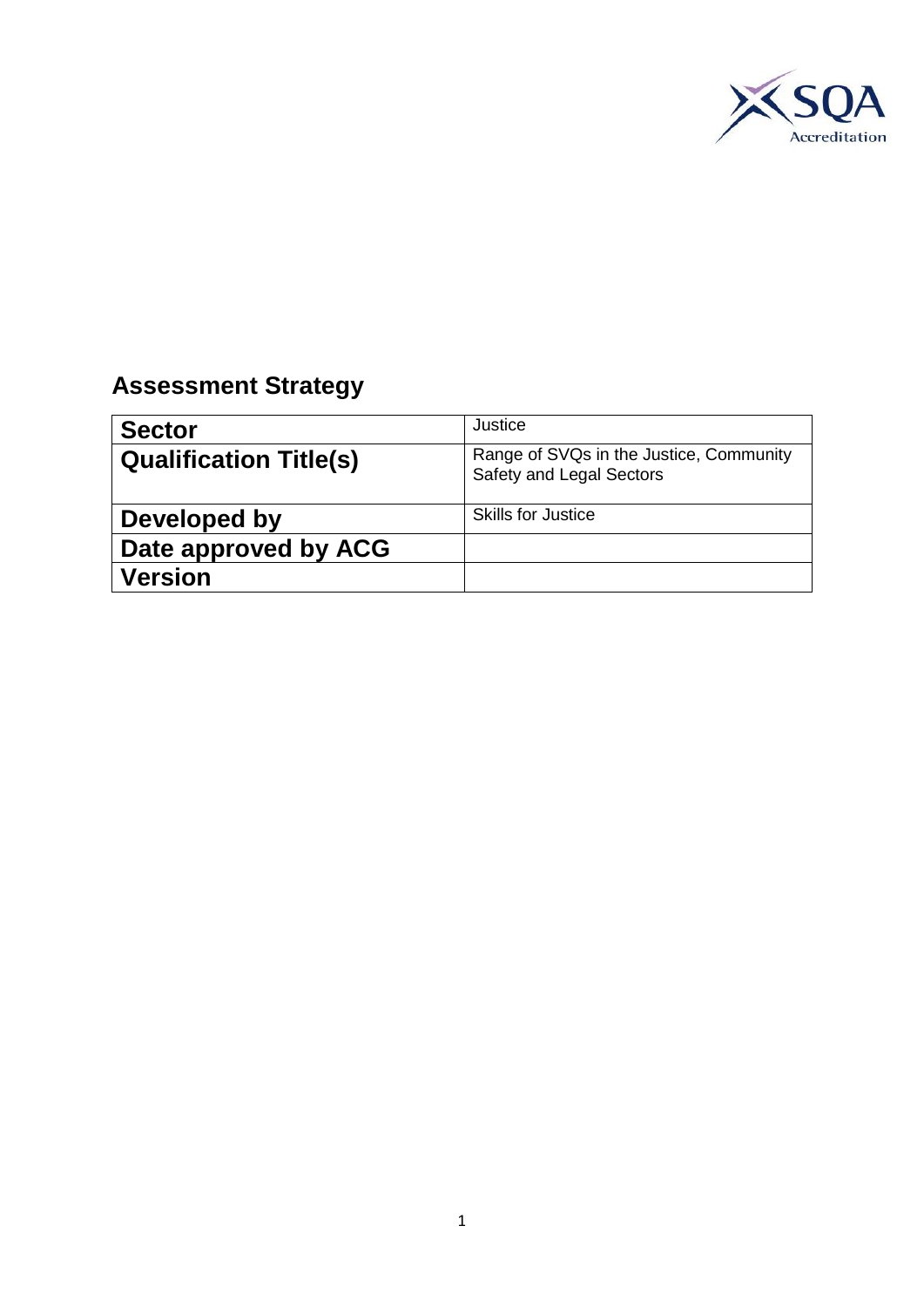

# **Skills for Justice**

## **Assessment Strategy for Scottish Vocational Qualifications in the Justice, Community Safety and Legal Sectors**

**February 2019**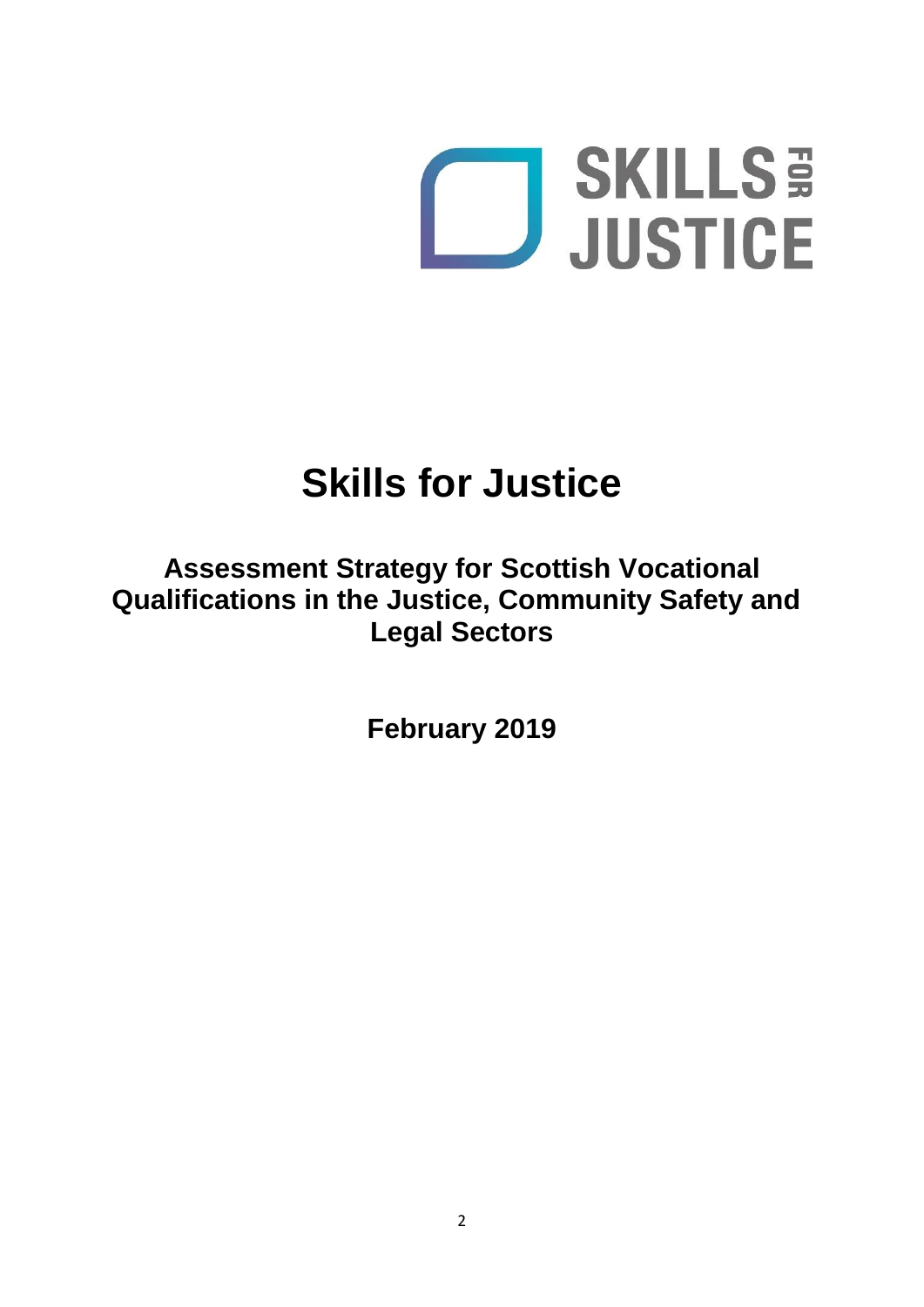## **Contents**

| 3. External Quality Assurance A rigorous and robust system of Internal and External |  |
|-------------------------------------------------------------------------------------|--|
|                                                                                     |  |
|                                                                                     |  |
|                                                                                     |  |
|                                                                                     |  |
|                                                                                     |  |
|                                                                                     |  |
|                                                                                     |  |
|                                                                                     |  |
|                                                                                     |  |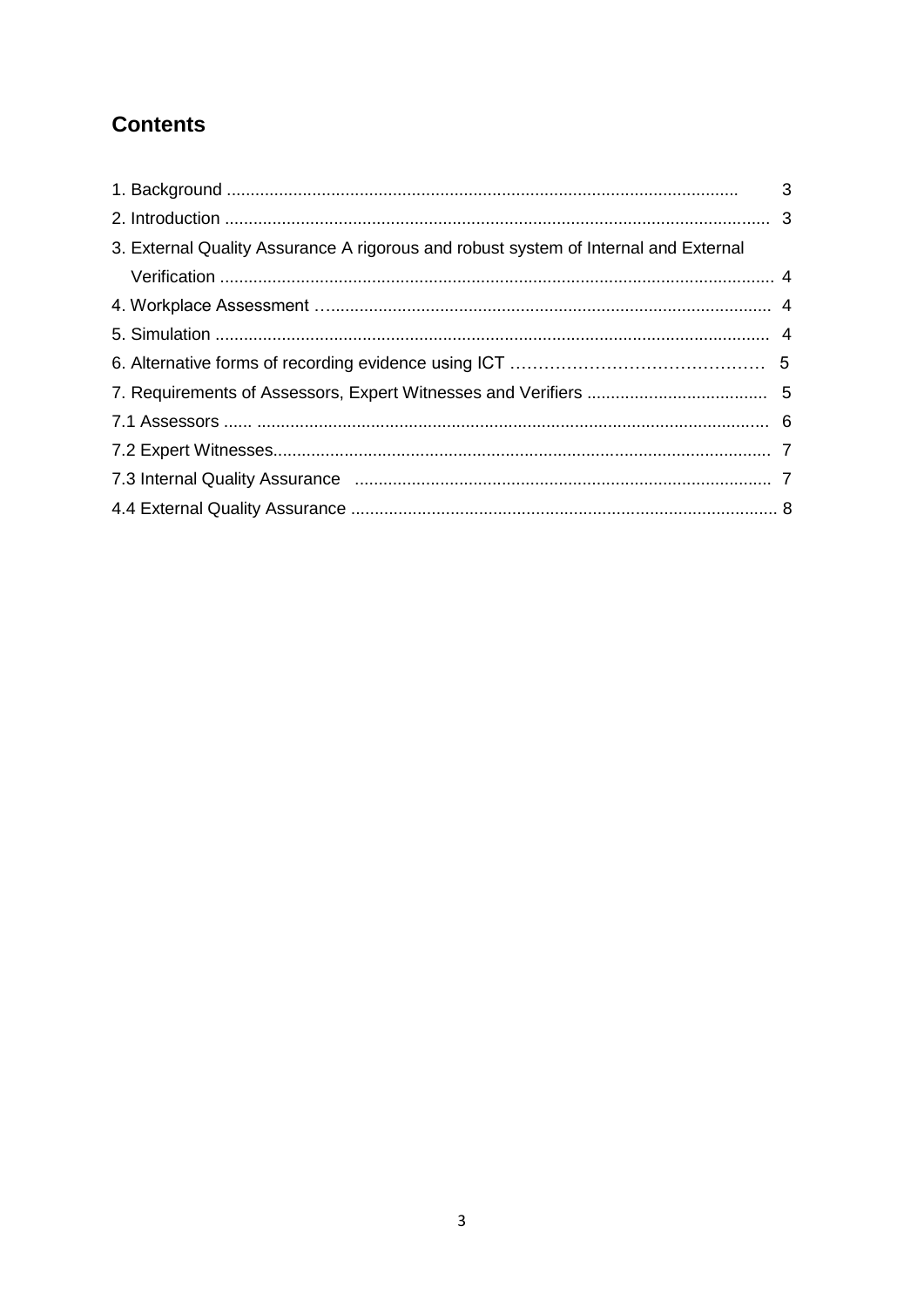## **1. Background**

Skills for Justice is the sector skills council for employers, employees and volunteers in the Criminal Justice, Community Safety and Legal sectors throughout the United Kingdom. This includes:

- Custodial Care including the public and private sector establishments
- Community Justice
- Courts and Tribunals Services
- Forensic Science
- Fire and Rescue Sector
- Legal Services
- Prosecution Services
- Police Forces
- Law Enforcement Agencies including SOCA, HMRC, UK Border Agency
- Youth Justice

#### **This assessment strategy applies to Scottish Vocational Qualifications in any of the areas above.**

## **2. Introduction**

This document sets out the specifications of Skills for Justice for the assessment and quality assurance for Scottish Vocational Qualifications that sit within the Skills for Justice footprint. The following sections outline Skills for Justice's specific principles in regard to:

- external quality assurance
- workplace assessment
- the use and characteristics of simulation
- the required occupational expertise of assessors and verifiers
- liaison between the SSC and the Awarding Bodies

These principles are in addition to the generic criteria that Awarding Bodies must meet for the delivery of Scottish Vocational Qualifications as required by the Regulatory Authority, SQA Accreditation.

This Assessment Strategy does not describe these systems in detail. It only provides the overarching principles.

These systems may vary from one Awarding Body to another and Skills for Justice accepts this, providing the overarching principles of this document are consistently put into practice. Skills for Justice sees itself as working in partnership with Awarding Bodies in order to deliver quality assessment and will be happy to provide them with appropriate support in implementing its requirements.

This Assessment Strategy is applicable to Scottish Vocational Qualifications within the Justice, Community Safety and Legal sectors.

## **3. External Quality Assurance A rigorous and robust system of Internal and External Verification**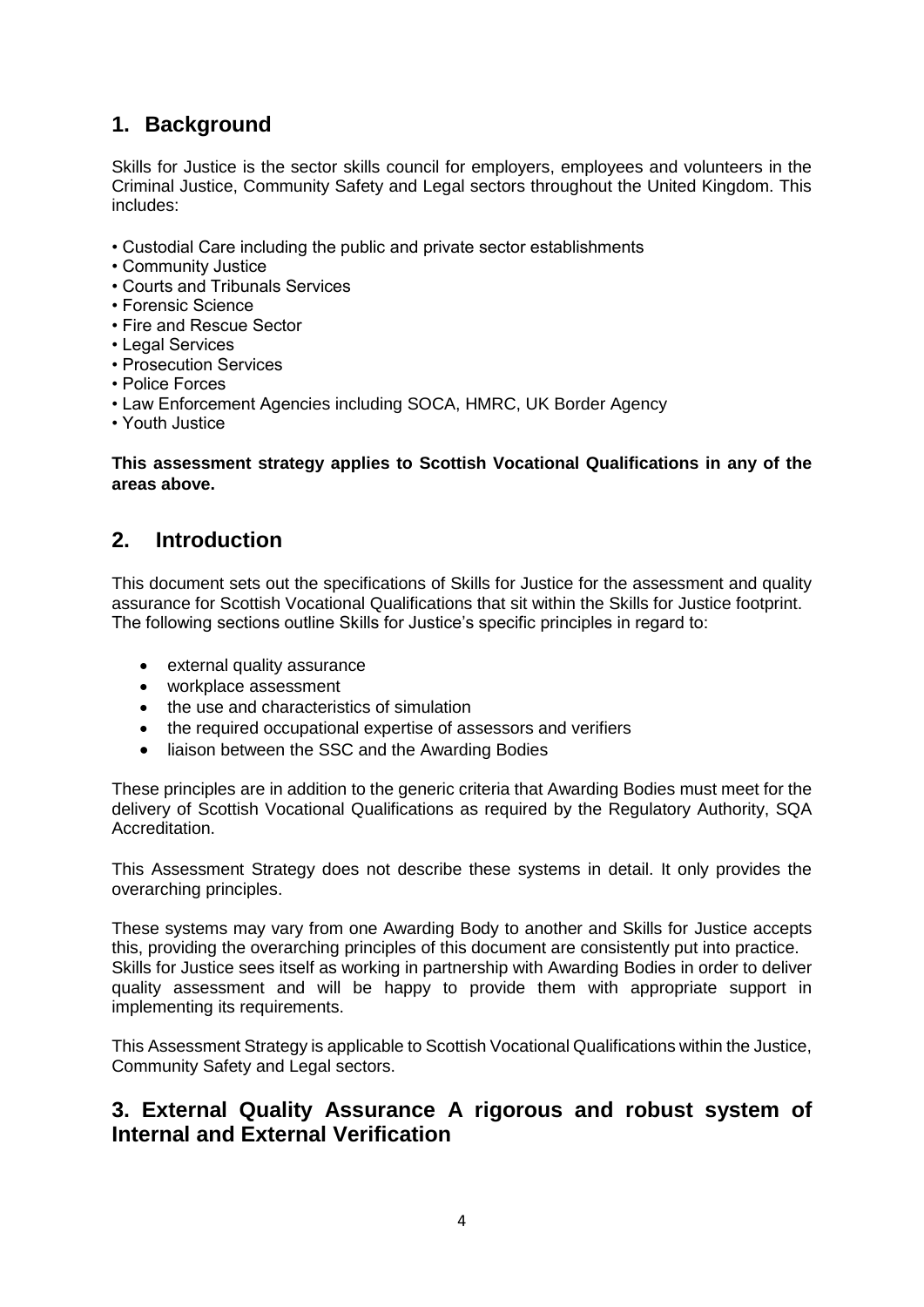The monitoring and standardisation of assessment decisions will be achieved by a robust and strong external quality assurance process. The mechanisms required to achieve this are outlined by the Regulatory Authority.

In addition to the Regulator's requirements Skills for Justice will require all external quality assurance reports and other data relating to a Centre to be evaluated by the Awarding Body and any risks relating to quality control to be addressed. External quality assurance, monitoring, support and control should be put in place as appropriate to each centre's level of risk.

## **4. Workplace Assessment**

Skills for Justice believes that direct observation by a competent assessor (as outlined in Section 7.1) or testimony from an Expert Witness (as outlined in Section 7.2) is always to be preferred.

Expert Witness testimony has parity with assessor observation unless otherwise stated in unit evidence requirements. The Expert Witness testimony may be used as an alternative assessment method to Assessor observation but should not entirely replace this.

#### **The Assessor is responsible for making the final judgement in terms of the candidate meeting the evidence requirements for the unit.**

Skills for Justice recognises that there are alternative evidence sources which may be used where direct observation is not possible or practical e.g. work products, records, reflective accounts, professional discussion etc.

In order to ensure that the evidence used to assess candidates is valid, all centres must demonstrate that the candidates have access to the types of resources commonly in use in the sector and that the pressures and constraints of the workplace are reflected.

It is accepted that the assessment of some knowledge and understanding may take place in a different environment, for example in a training and development centre or another environment, which is not the immediate workplace. However, the assessment of this knowledge and understanding should be linked directly to workplace performance and should include performance evidence.

## **5. Simulation**

Assessment in a simulated environment should only be used in the following circumstances:

- 1. Where the nature of the work activity presents high risk/danger to the candidate and others, for example, personal safety
- 2. Where evidence in the workplace will not be demonstrated within an acceptable time frame

The Awarding Bodies should issue adequate guidance to their centres as to how these simulations should be planned and organised. In general, this guidance must ensure that the demands on the candidate during simulation are neither more nor less than they would be in a real work situation. This guidance should clearly state the strategy for simulations.

Simulations must be agreed between the representative from the Awarding Body who is responsible for external quality assurance and with the person who is responsible for internal quality assurance in the assessment centre, prior to use.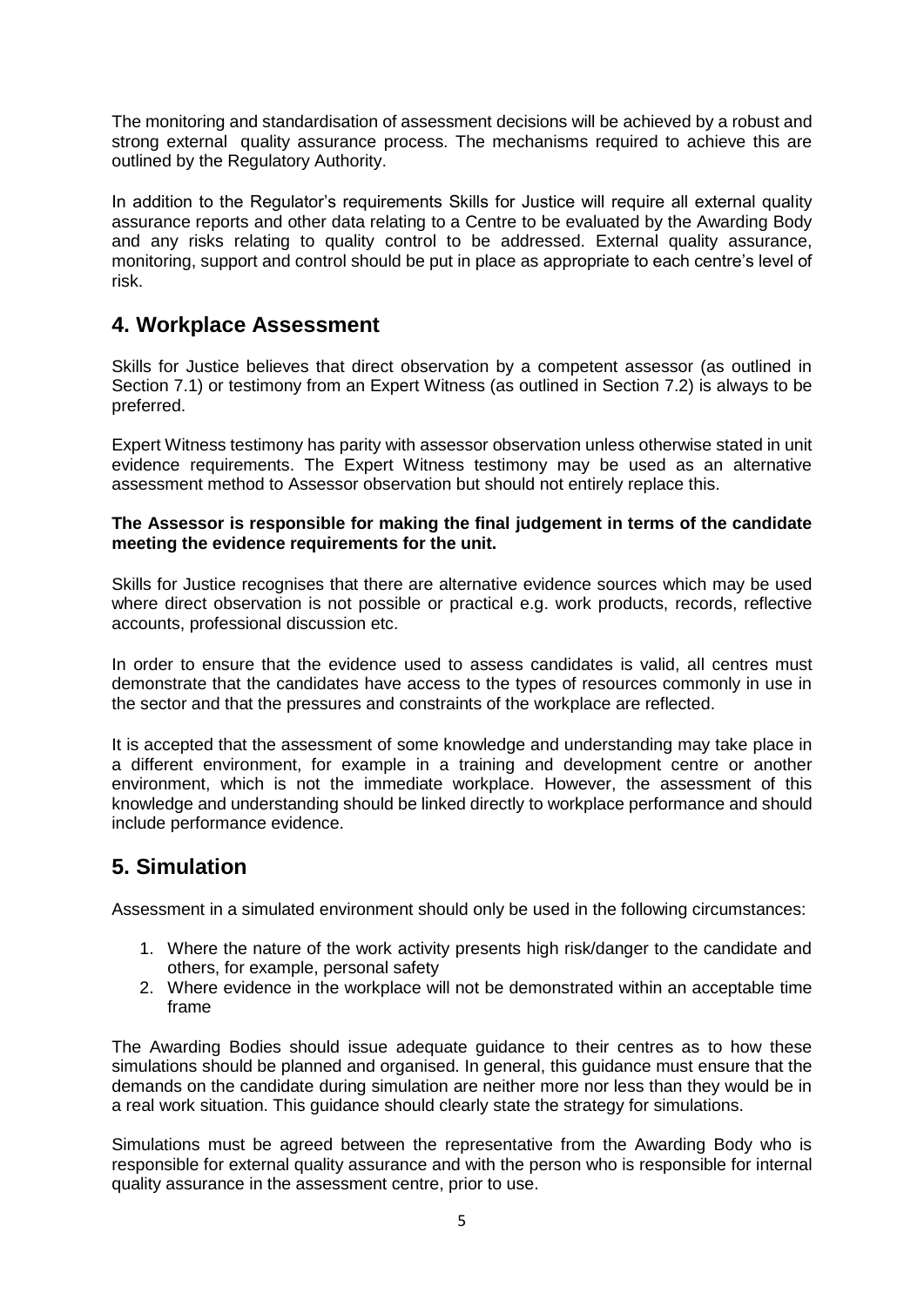#### **ALL SIMULATIONS SHOULD FOLLOW THESE BASIC PRINCIPLES:**

- 1. A centre's overall strategy for simulation must be examined and approved by the person from the Awarding Body who is responsible for external quality assurance.
- 2. The nature of the contingency and the physical environment for the simulation must be realistic and candidates should be given no indication as to exactly what contingencies the may come across.
- 3. Where simulations are used they must reflect the requirements of the qualification units.
- 4. The location and environment of simulation must be agreed with the person responsible for internal quality assurance, prior to taking place and be checked by the Awarding Bodies representative responsible for external quality assurance
- 5. All simulations must be planned, developed and documented by the centre in a way that ensures the simulation correctly reflects what the specific qualification unit seeks to assess and all simulations should follow these documented plans.
- 6. There should be a range of simulations to cover the same aspect of a unit so that the risk of candidates successfully colluding is reduced.

### **6. Alternative forms of recording evidence using ICT**

It is recognised that alternative forms of recording assessment evidence will evolve using information and communications technologies including e-portfolios. Regardless of the form of recording used, the guiding principle must be that information about practice must comply with legal requirements and best sector practice in relation to confidentiality. This information must also be traceable for internal and external verification purposes.

Additionally, assessors must ensure they are satisfied the evidence presented is valid, reliable, authentic, current and sufficient and meets the requirements set out in this strategy.

Awarding bodies must ensure that their guidance to assessment centres includes a common approach to the use of sources of evidence.

## **7. Requirements of Assessors, Expert Witnesses and Verifiers**

Skills for Justice believes that the occupational expertise of assessors, expert witnesses and those responsible for external/internal quality assurance is one of the key factors underpinning valid, fair and reliable assessment. The integrity and professionalism of assessors, expert witnesses and those responsible for quality assurance are of paramount importance. Centres must ensure that staff whose role is assessment or quality assurance are given sufficient time to carry out their role effectively.

#### **7.1 Assessors**

All assessors must: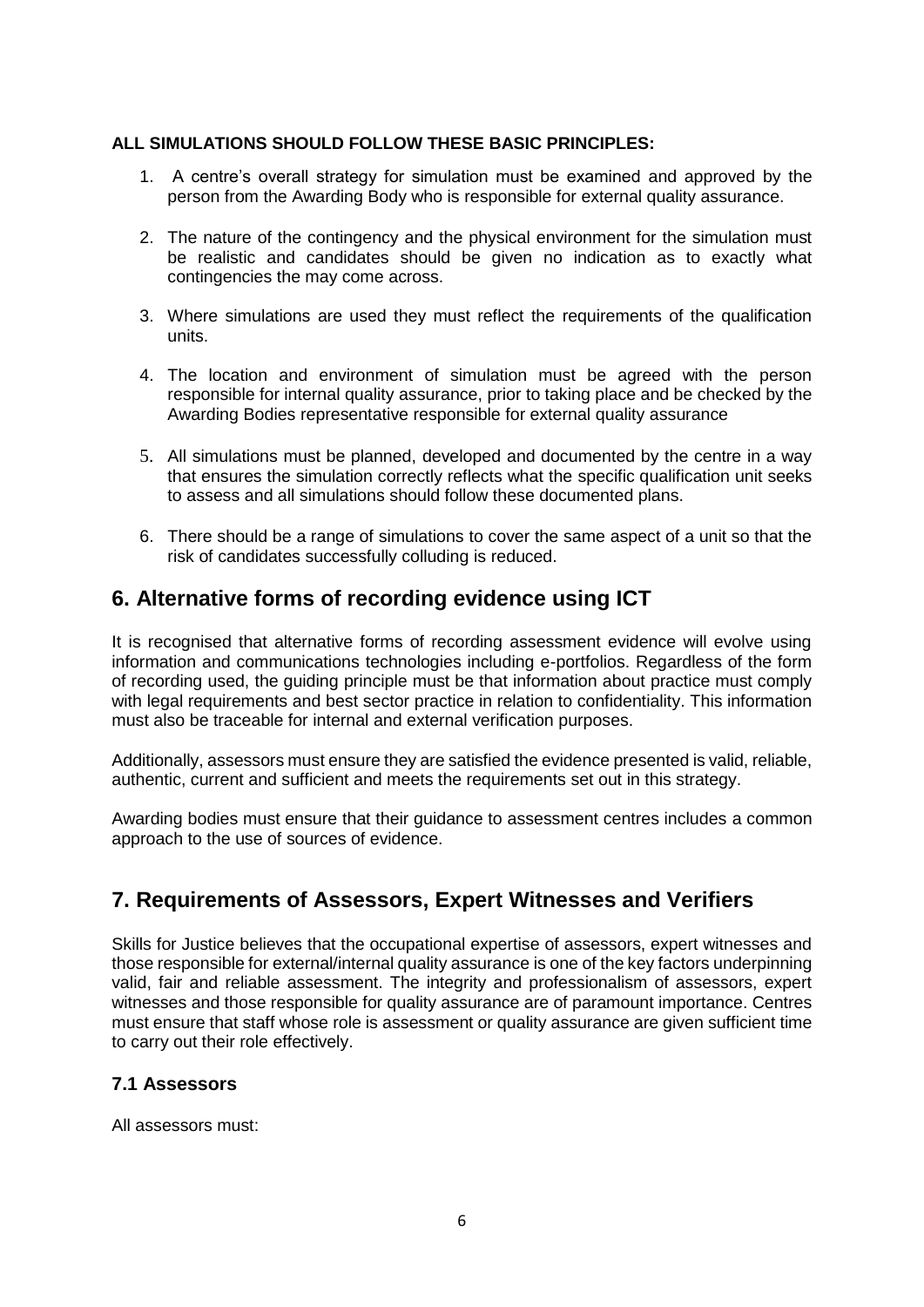- 1. be occupationally competent. This means that each assessor must, according to current sector practice, be competent in the functions covered by the units they are assessing. They will have gained their occupational competence working within the Justice, Community Safety and Legal sectors or within an appropriate occupational sector. They are not required to occupy a position in the organisation more senior than that of the candidate they are assessing. However, centres must be alert to the risks that all such arrangements could present and ensure that sufficient quality controls are in place through the internal quality assurance process to minimise the possibility of collusion between candidates and assessors.
- 2. provide current records of their skills and supporting knowledge and understanding in the context of a recent role directly related to the qualification units they are assessing as a practitioner, trainer or manager.
- 3. be familiar with the qualification units; and must be able to interpret and make judgements on current working practices and technologies within the area of work
- 4. maintain their occupational competence by actively engaging in continuous professional development activities in order to keep up to date with developments relating to the changes taking place in the Justice, Community Safety and Legal sectors. These activities may include those offered by the Awarding Body, Skills for Justice or other relevant providers in the sector
- 5. hold or be working towards the appropriate assessor qualification specified by the Regulatory Authority.
- 6. Approved centres will be required to provide the Awarding Body with current evidence of how each assessor meets these requirements; for example, certificates of achievement, testimonials, references or any other relevant records. Where an assessor is working towards the relevant Assessor qualification, Awarding Bodies must require that assessment decisions are countersigned by another assessor who holds the qualification for assessing Scottish Vocational Qualifications. The assessor holding the qualification for assessing must meet the criteria laid out in points 1 and 2 above.

Where a new qualification is being introduced and there are not sufficient occupationally competent assessors to meet the counter signatory requirements as above, centres may use assessors who are not occupationally competent for up to 18 months from introduction of the qualification.

Any such arrangements should be agreed with the Awarding Body and be monitored through the external quality assurance process.

#### **7.2 Expert Witnesses**

The use of expert witnesses is encouraged as a contribution to the provision of performance evidence presented for assessment. The role of the expert witness is to submit evidence to the assessor as to the competence of the candidate in any given unit. This evidence must directly relate to candidate's performance in the work place which has been seen by the expert witness.

All Expert Witnesses must: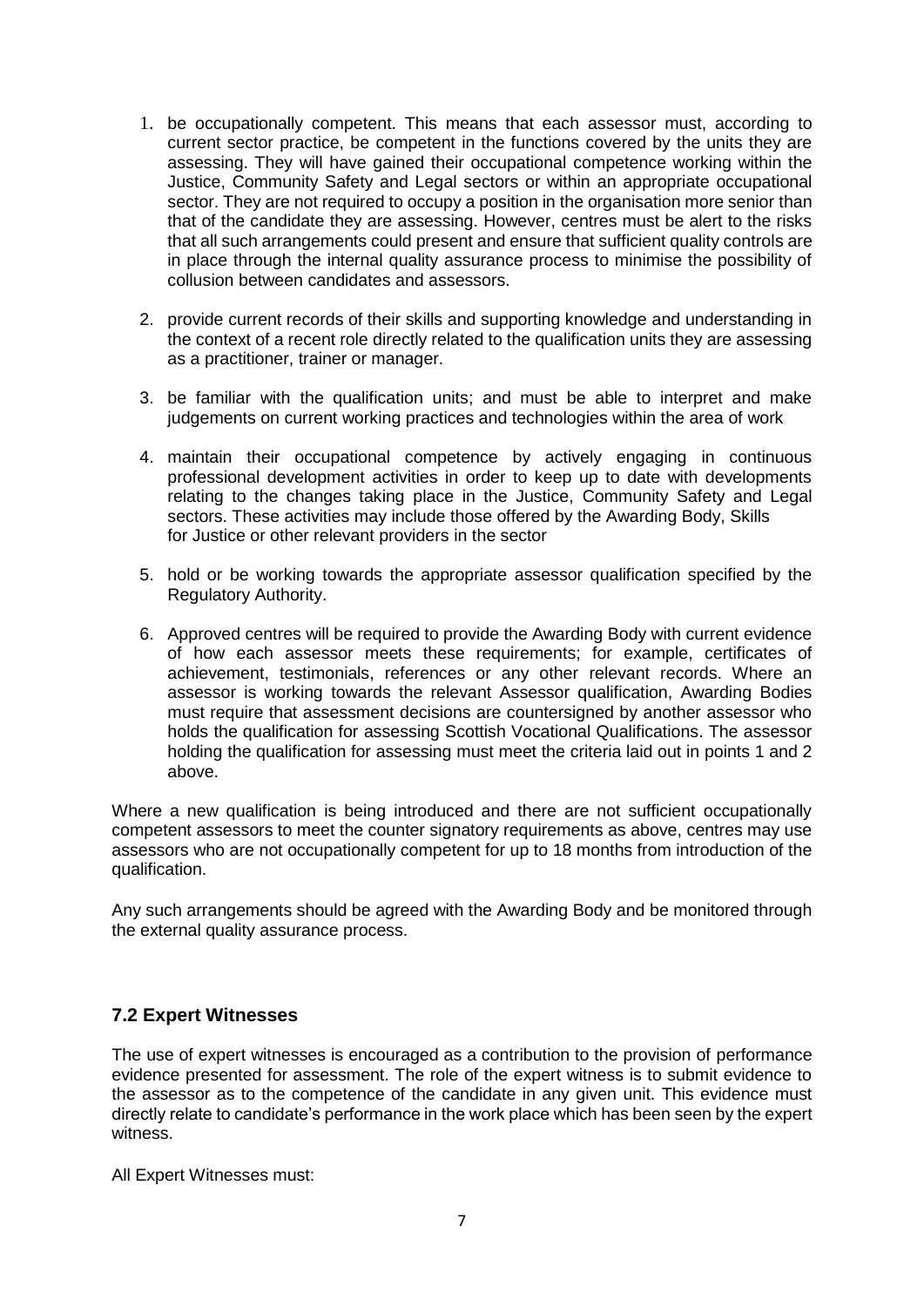- 1. be occupationally competent in the area being assessed. This means that each expert witness must, according to current sector practice, be competent in the functions covered by the units to which they are contributing. They will have gained their occupational competence working within the Justice, Community Safety and Legal sectors or within an appropriate occupational sector.
- 2. maintain their occupational competence by actively engaging in continuous professional development activities in order to keep up to date with developments relating to the changes taking place in the Justice, Community Safety and Legal sectors. These may include those offered by the Awarding Body, Skills for Justice or other relevant providers in the sector.
- 3. provide current records of their skills and the current supporting knowledge and understanding in the context of a recent role directly related to the qualification unit that they are witnessing as a practitioner, trainer or manager.
- 4. be familiar with the qualification unit; and must be able to interpret current working practices and technologies within the area of work.
- 5. be inducted by the centre so that they are familiar with the standards for those units for which they are to provide expert witness evidence. They must also understand the centre's recording requirements and will need guidance on the skills required to provide evidence for the NOS.

#### **7.3 Internal Quality Assurance**

Those responsible for the internal quality assurance must:

- 1. be occupationally knowledgeable across the range of units for which they are responsible prior to commencing the role. Due to the risk critical nature of the work and the legal implications of the assessment process, they must understand the nature and context of the assessors' work and that of their candidates. This means that they must have worked closely with staff who carry out the functions covered by the qualifications, possibly by training or supervising them, and have sufficient knowledge of these functions to be able to offer credible advice on the interpretation of the standards. Those conducting internal quality assurance must also sample the assessment process and resolve differences and conflicts on assessment decisions.
- 2. understand the content, structure and assessment requirements for the qualification they are verifying
- 3. maintain their occupational knowledge by actively engaging in continuous professional development activities in order to keep up to date with developments relating to the changes taking place in the Justice, Community Safety and Legal sectors. These activities may include those offered by the Awarding Body, Skills for Justice or other relevant providers in the sector.
- 4. hold or be working towards the appropriate internal verification qualification as approved, and specified by the Regulatory Authority.
- 5. occupy a position in the organisation that gives them the authority and resources to coordinate the work of assessors, provide authoritative advice, call meetings as